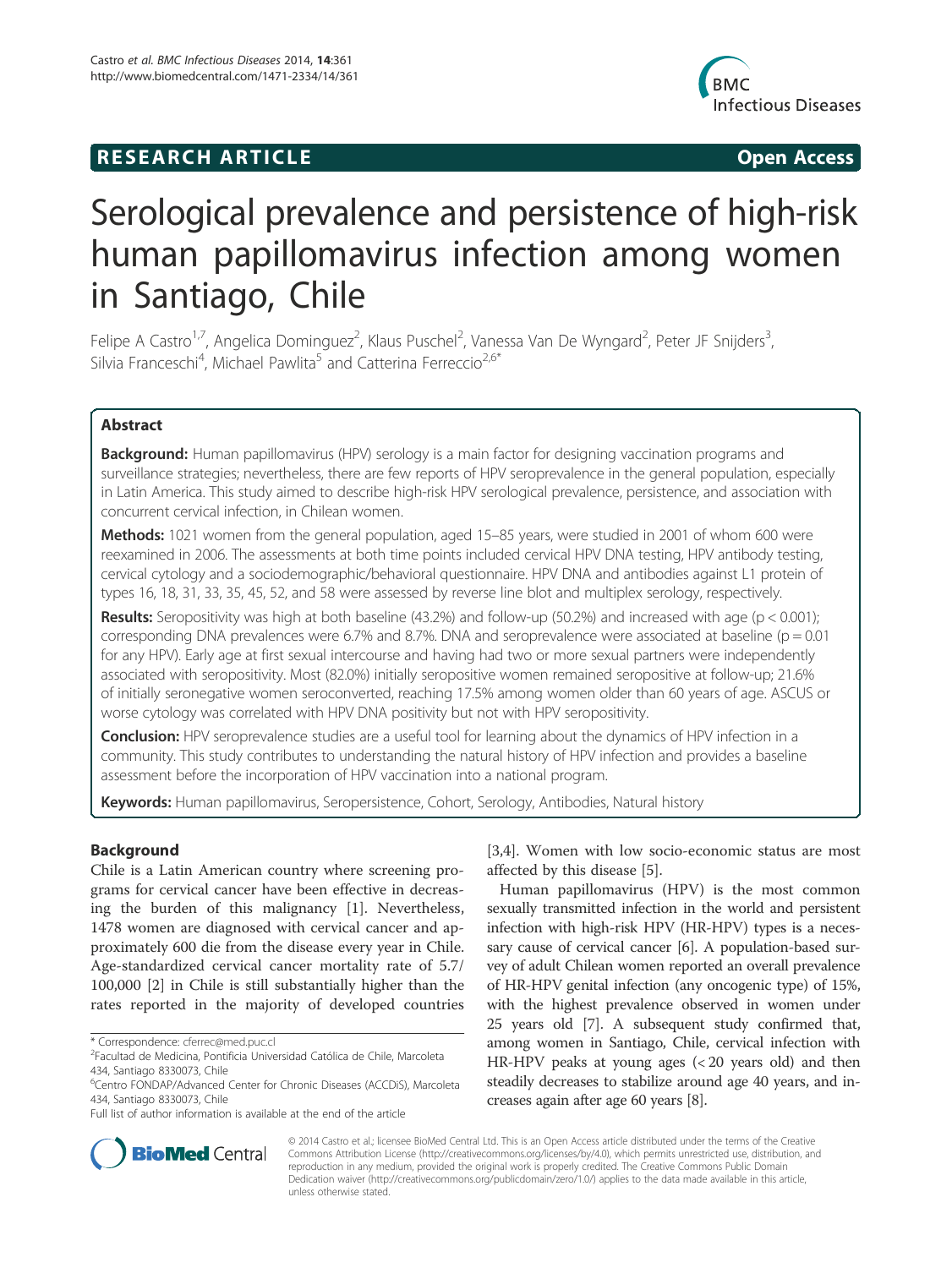While HPV DNA informs about current cervical infection, incident or persistent, it is not a marker for cumulative exposure to the virus [9]. Cumulative exposure is best determined by measurement of serum IgG antibodies against HPV, which are considered the footprints left by infections that occurred during the lifetime of the individuals because they persist after DNA becomes undetectable [10,11]. Although HPV serology is an imperfect measure of past exposure since almost half of DNApositive women are seronegative [12,13], today it is considered a marker of cumulative HPV infection [14]. Seroprevalence studies have been useful in understanding the natural history of HPV infection and in evaluating HPV exposure in the population to identify target groups for HPV vaccination programs. Also, the recommendation of HPV immunization in girls is based on "immunological bridging", that is, the demonstration of similar or higher antibody levels in girls as in women in whom clinical efficacy against cervical carcinoma in situ was shown [15]; and the duration of vaccine protection and the need of a booster dose will be based partly on serological surveillance of HPV antibodies. In particular, multiplex assays for detection of antibodies against several HPV types have an interesting potential in epidemiologic studies; evaluations of such methods in prospective cohorts provide additional information about the utility of seroassays and about the serologic response to HPV infection in specific populations.

As part of a population-based study of the natural history of HPV infection in women from Santiago, Chile [8,16], we evaluated here seroprevalence and seropersistence and their correlates for the eight most common HR-HPV types (16, 18, 31, 33, 35, 45, 52 and 58) using a Luminex-based serology assay.

# Methods

# Study population

The present analysis was performed on a random sample of 1393 Chilean women from the general population of a low socio-economic area of Santiago, Chile. A detailed description of the study design, enrollment, data collection procedures and results of HPV DNA infection has been published previously [16]. Briefly, eligible women were those aged 15 years and older, who were sexually active, not pregnant, covered by the national health insurance system and who had no medical impediment to participate. Women were examined at enrollment in 2001 and follow-up in 2006; assessment at both time points included Pap cytology, cervical HPV DNA testing, HPV antibody testing and a sociodemographic and behavioral questionnaire [8]. A total of 1221 (87.6%) agreed to participate at baseline and 689 (56.4%) of them participated at follow-up. Causes of non-participation in follow-up have been reported elsewhere [8]. The analysis

of seroprevalence was restricted to 1021 women who had complete serologic data at baseline, and the analysis of seropersistence to 600 women who had serological results for both baseline and follow-up visits. Participants who completed follow-up were slightly different from those who did not: they were more likely to have a low education level, to be single and to have fewer children and fewer sexual partners at baseline; however, they had similar any HPV DNA prevalence (5.9% and 7.5% respectively), any HPV seroprevalence (44.5% and 41.6% respectively), proportion of seropositive women with multiple HPV types (42.3% and 48.6% respectively) and prevalence of ASCUS or worse (ASCUS+) cytology (3.7% both groups) (Additional file 1).

All participants gave written informed consent. The study protocol was approved by the ethical committees of the Ministry of Health's South-Eastern Health Service and of the International Agency for Research on Cancer.

### Sample collection

Collection of cervical samples for HPV DNA testing has been described previously [8,16]. Briefly, women attended a health center where a midwife collected exfoliated cervical cells using an Ayre spatula which was then placed in a tube with PBS; additionally, a spatula and cytobrush used for a Pap smear obtained at the same visit were washed in this tube. The samples were centrifuged at  $3,000 \times g$  for 10 minutes and the resulting pellet was diluted in saline solution and stored at -30°C until sent for analysis. A 10 ml blood sample was collected from all consenting participants. Blood samples were centrifuged at  $1500 \times g$  for 10 min and serum was divided into different aliquots. Serum samples were stored first at -20°C for no longer than one week and then at -70°C until sent for analysis. A total of 36 serum samples (18 collected in 2001 and 18 in 2006) were excluded due to insufficient sample material.

#### HPV DNA testing

The method used for HPV DNA testing has been described in detail elsewhere [8,16]. Briefly, cervical samples were analyzed at the Department of Pathology of the VU University Medical Center in Amsterdam, The Netherlands. Genotyping was performed using a GP5+/6+ primer-mediated PCR and enzyme immune assay. Reverse line blot genotyping was used to identify HR-HPV types 16, 18, 31, 33, 35, 45, 52 and 58.

#### HPV multiplex serology

Serum samples were analyzed at the German Cancer Research Center (DKFZ), Heidelberg, Germany. The presence of IgG antibodies against the major capsid protein L1 of HR-HPV types 16, 18, 31, 33, 35, 45, 52 and 58 was assessed using multiplex serology based on glutathione S-transferase fusion proteins, which has been broadly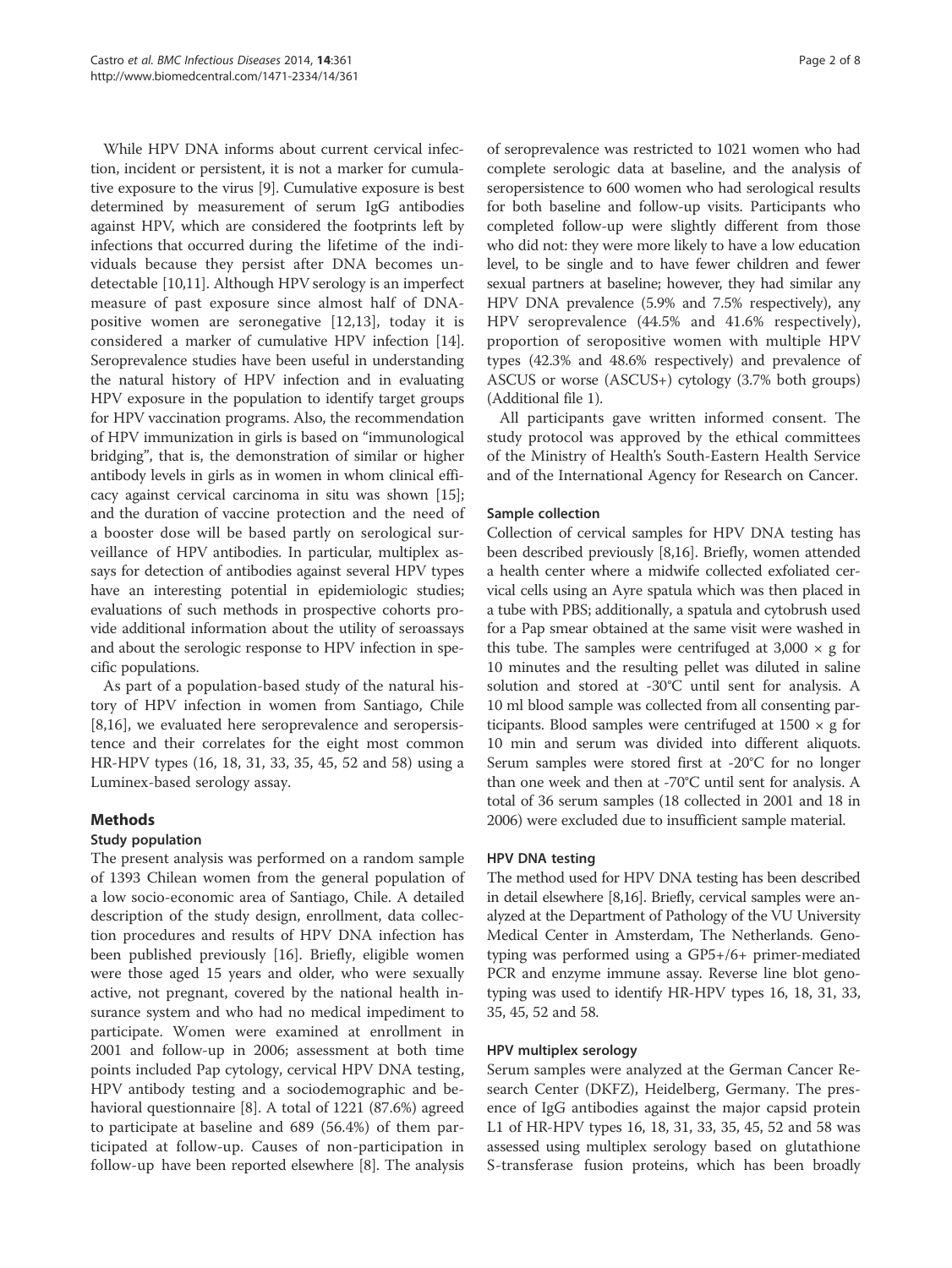used in epidemiological studies [14]. The included HPV types were selected because they are the most frequent types in cervical cancer worldwide [17]; in Chile, they are present in 98.3% of cervical cancers [18]. The assay was previously described in detail [19,20]. Briefly, fluorescencecoded bead sets (3000 beads per set per well) carrying different HPV antigens were mixed and incubated with serum diluted to 1:100 in 96-well plates. The plates were incubated on a shaker in the dark at room temperature for one hour. The beads were washed three times with 100 ml casein buffer on a vacuum manifold. Secondary biotinylated antibody and the fluorescent reporter conjugate streptavidin-R-phycoerythrin were added and incubated for one hour and 30 minutes, respectively, with washing steps in between. The reporter fluorescence of the beads was determined with a Luminex analyzer and expressed as the median fluorescence intensity (MFI) of at least 100 beads per set per well.

Seropositivity cutoffs for each specific HPV type have been previously defined [12,21]. Briefly, cutoffs were calculated for each type based on the MFI values of serum samples obtained from women presumed to be naïve to HPV infections (371 female students who reported never having engaged in penetrative sexual intercourse and had no evidence of genital HPV DNA for 25 HPV types). The cutoffs were defined as 5 standard deviations above the means of this naïve group. For the present study, a set of 186 informative "bridging" sera, with known antibody status, were tested with our own samples to allow the defined cutoffs to be standardized to the exact assay conditions of the present sample batch. Serology results were dichotomized as antibody positive or negative.

#### Statistical methods

For the following analyses, "any HPV" refers to seropositivity or DNA positivity for at least one of the following HR-HPV types: 16, 18, 31, 33, 35, 45, 52, and 58.

Any, type-specific and age-specific (< 20, 21-30, 31-40, 41-50, 51-60, and  $> = 61$  years) HR-HPV seroprevalence (at baseline and follow-up), seropersistence, seroclearance and seroconversion (at follow-up) were assessed. Seropersistence was defined as the number of women who were seropositive at baseline and follow-up among all women who were seropositive at baseline. Seroclearance was the number of women who were seropositive at baseline and seronegative at follow-up among all those seropositive at baseline. Seroconversion was the number of women seronegative at baseline and seropositive at follow-up among those seronegative at baseline.

Baseline seropositivity was compared with concurrent cervical DNA positivity to assess concordance, which can only be examined at the type-specific level, as women are often infected with multiple types of HPV and the concordance status can be different for each type. To overcome

such limitation, analyses were performed at the genotype level using generalized estimating equation (GEE) models that account for the lack of independence between multiple observations from the same woman [22,23].

Univariable and multivariable GEE models were performed to identify predictors of HR-HPV seroprevalence at baseline. Risk estimates were adjusted by potential risk factors for HPV seropositivity: age at baseline, marital status, education level, number of children, age at first sexual intercourse, lifetime number of sexual partners, high-risk sexual partner (who engaged in extra-relationship sexual activity), history of sexually transmitted disease, hormonal contraception, smoking, condom use and cervical HR-HPV DNA infection. Variables with p-value < = 0.2 in the univariate analysis (age at baseline, age at first intercourse, lifetime number of sexual partners, smoking status, cervical HPV DNA) were then included in multivariate models. Tests for linear trend of ORs were performed by giving an increasing score for each level of the categorized variable and fitting them into the model as continuous variables. Predictors of HR-HPV seropersistence were evaluated by using GEE models, as described above for HPV seroprevalence; no variables had p-value < = 0.2 in the univariate analyses, so estimates presented were adjusted by women's age at baseline.

All tests were two-sided and the results with  $p < 0.05$ were interpreted as statistically significant. Statistical analyses were performed using STATA version 11.

# **Results**

The median age of the 1021 women studied at baseline was 43 years (range: 15-86) and for the 600 women at followup it was 48 years (range: 19-87). Prevalence of ASCUS+ cytology was 3.7% (37/994) at baseline and 2.8% (16/573) at follow-up. ASCUS+ cytology was five times more prevalent in DNA-positive women (12.8%) than in DNAnegative women (2.6%). On the other hand, ASCUS+ cytology was similarly prevalent in seropositive (3.6%) and seronegative women (3.1%) (data not shown).

Cervical HR-HPV DNA positivity for at least one of the eight studied HR-HPV types was 6.7% at baseline and 8.7% at follow-up. At baseline, the most prevalent types were HPVs 16 (2.5%), 58 (1.3%), 31 (1.1%), 45 (0.7%) and 52 (0.7%), representing 83.3% of DNA-positive women; at follow-up, most prevalent were HPVs 16 (3.0%), 18 (2.5%), 45 (1.7%), 31 (1.0%) and 52 (1.0%), representing 92.3% of DNA-positive women (data not shown).

At baseline, almost half of the participants were seropositive for at least one of the eight studied HR-HPV types, and seropositivity increased by 16% at follow-up (Table 1). The four most prevalent types were HPVs 16, 18, 35 and 45, representing 88.9% of seropositive women at baseline and 87.4% at follow-up. Nearly half of the seropositive women were so for multiple types at baseline and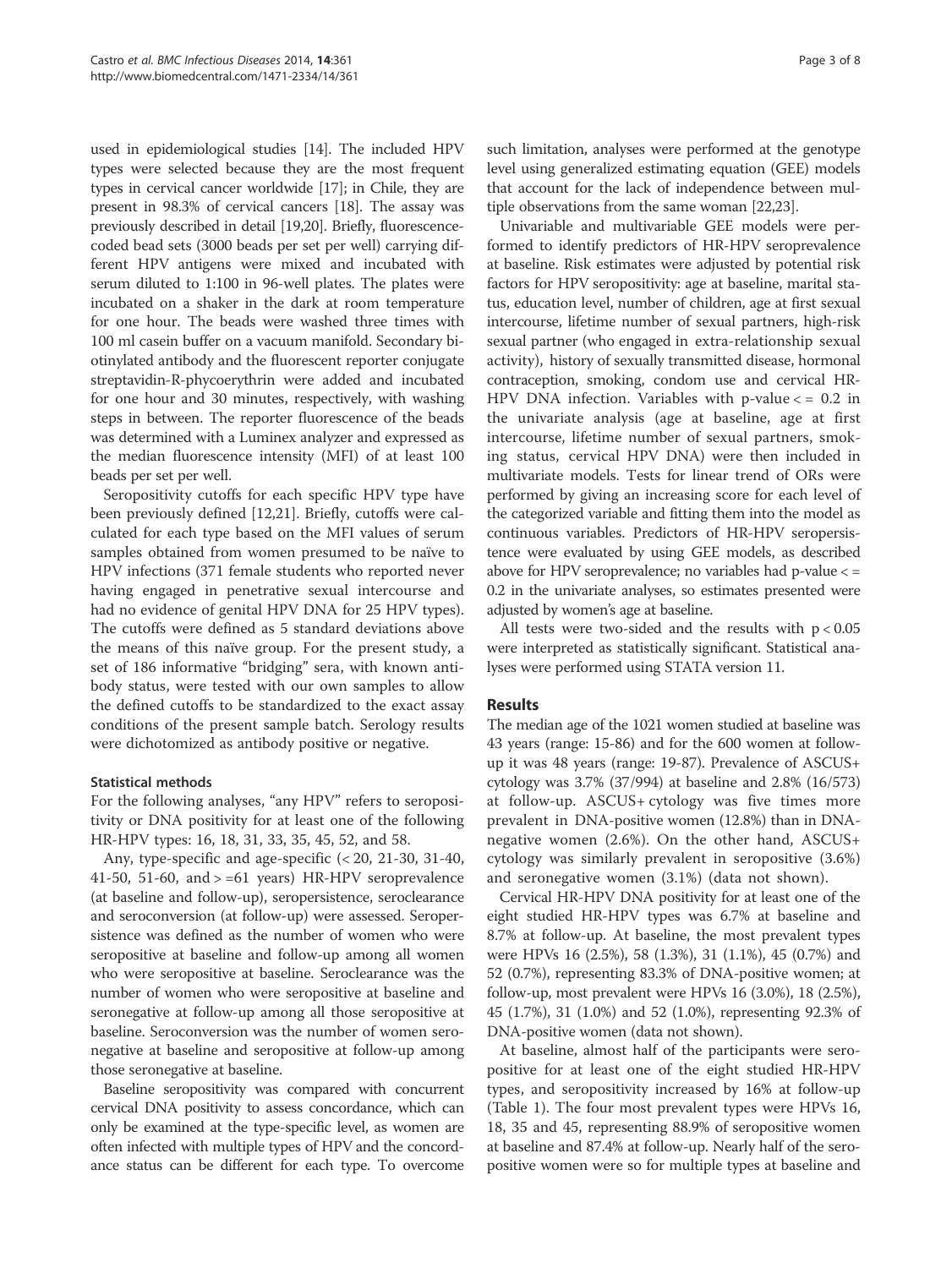Table 1 Prevalence of high-risk human papillomavirus antibodies among women from Santiago, Chile, at baseline in 2001 and follow-up in 2006

|                         | Seropositivity          |                  |                       |                  |  |
|-------------------------|-------------------------|------------------|-----------------------|------------------|--|
|                         | Baseline ( $n = 1021$ ) |                  | Follow-up $(n = 600)$ |                  |  |
| HPV type                | n                       | % (95% CI)       | n                     | % (95% CI)       |  |
| Any HR-HPV <sup>a</sup> | 442                     | 43.3 (40.2-46.4) | 301                   | 50.2 (46.1-54.2) |  |
| 16                      | 189                     | 18.5 (16.2-21.0) | 118                   | 19.7 (16.5-22.9) |  |
| 18                      | 148                     | 14.5 (12.4-16.8) | 110                   | 18.3 (15.2-21.4) |  |
| 31                      | 92                      | $9.0(7.3-10.9)$  | 59                    | $9.8(7.4-12.2)$  |  |
| 33                      | 46                      | $4.5(3.3-6.0)$   | 31                    | $5.2(3.4-6.9)$   |  |
| 35                      | 160                     | 15.7 (13.5-18.0) | 109                   | 18.2 (15.1-21.3) |  |
| 45                      | 142                     | 13.9 (11.8-16.2) | 92                    | 15.3 (12.5-18.3) |  |
| 52                      | 70                      | $6.9(5.4-8.6)$   | 43                    | $7.2(5.1-9.2)$   |  |
| 58                      | 63                      | $6.2$ (4.8-7.8)  | 44                    | $7.3(5.2-9.4)$   |  |
| Single type             | 244                     | 23.9 (21.3-26.5) | 149                   | 24.8 (21.4-29.3) |  |
| Multiple types          | 198                     | 19.4 (17.0-21.8) | 152                   | 25.3 (21.8-28.8) |  |

<sup>a</sup>Positive for at least one of the following high risk HPV types: 16, 18, 31, 33, 35, 45, 52, and 58.

HR: high-risk, HPV: human papillomavirus, CI: confidence interval.

this proportion increased by 13% at follow-up. An analysis restricted to only the 600 women who were followed also shows a rise in any HPV seropositivity (13% increase, from 44.5% at baseline to 50.2% at follow-up) and in the proportion of seropositive women with multiple types (19% increase, from 42.3% at baseline to 50.5% at follow-up) (data not shown).

Figure 1 shows any HPV and type-specific HPV seroprevalence and any HPV DNA prevalence by age among all women who participated at baseline. Any HPV seroprevalence significantly increased with age (p-trend = 0.003); it ranged from 33.9% (age 21-30 years) to 52.6% (age 51-60 years). Although numbers are small, typespecific seroprevalence of the most common high-risk types (HPV 16, 18 and 45), except for HPV 35, followed the same trend. Any HPV DNA prevalence peaked at age 15-20 years (15.4%) declining thereafter until a second, lower peak at age 51 to 60 years (7.6%). Type-specific DNA curves were very unstable due to low number of infections in each age category (data not shown).

At baseline, 539 (53.3%) women were negative for both HPV DNA and antibodies, while 33 (3.3%) women were DNA and antibody positive. Seropositivity was 50.0% among DNA-positive women and 57.2% among DNAnegative women (Additional file 2). Table 2 shows the type-specific concordance between HPV DNA and HPV antibody prevalence at baseline, considering each infection in each woman as a unit or count. Seropositivity for each type tended to be higher among DNA-positive infections with the same type, reaching statistical significance only when all infections were analyzed together. In summary, 17 type-specific infections coexisted with





their corresponding antibody, while 103 infections did not.

Determinants of any HPV seropositivity at baseline are described in Table 3. Seropositivity significantly increased with older age, younger age at first sexual intercourse and greater lifetime number of sexual partners. HPV DNA positivity was also associated with seropositivity, although not reaching statistical significance. No association was observed with smoking status.

Among the 600 women who participated in both study visits, 43.5% were seronegative at both visits, 8.0% (18.0% of seropositive at baseline) presented seroclearance, 12.0% (21.6% of seronegative at baseline) seroconverted, and 36.5% (82.0% of seropositive at baseline) presented seropersistence. HPV 16 seropersistence and seroconversion were 80.5% (95% CI: 72.8-82.3) and 7.4% (95% CI: 4.8-9.2), respectively (data not shown). Our dataset was underpowered to detect significant differences in seropersistence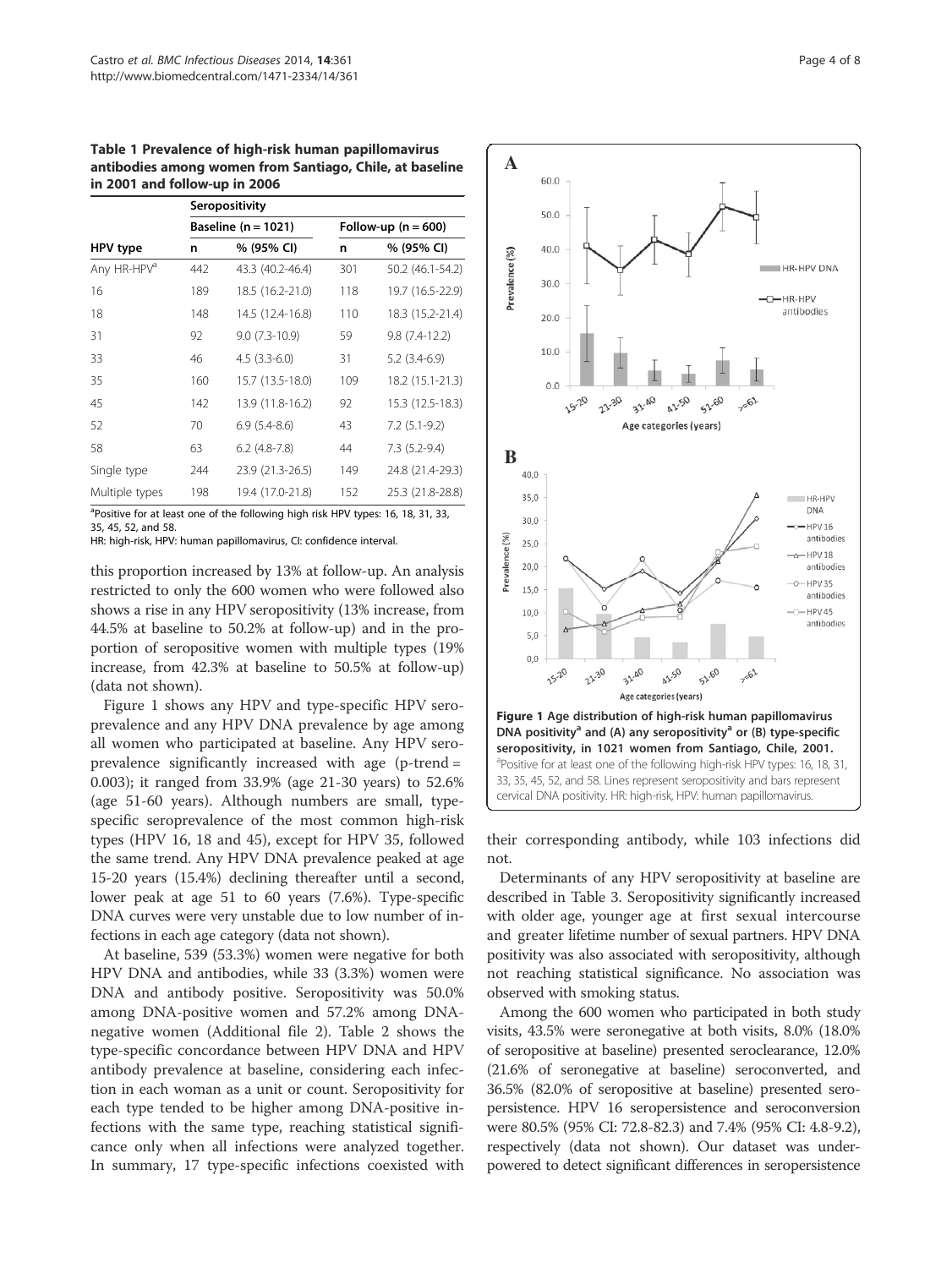| <b>HPV DNA infection</b>       | HPV seronegative<br>n(%) | <b>HPV</b> seropositive<br>n(%) | OR of seropositivity for corresponding type<br>(95% CI) |
|--------------------------------|--------------------------|---------------------------------|---------------------------------------------------------|
| At woman level $(n = 95)$      |                          |                                 |                                                         |
| HR-HPV other than HPV 16       | 51 (72.9)                | 19(27.1)                        |                                                         |
| <b>HPV 16</b>                  | 17 (68.0)                | 8(32.0)                         | $1.3(0.5-3.4)$                                          |
| HR-HPV other than HPV 18       | 74 (83.1)                | 15 (16.9)                       |                                                         |
| <b>HPV 18</b>                  | 5(83.3)                  | 1(16.7)                         | $1.0(0.1-9.1)$                                          |
| HR-HPV other than HPV 31       | 73 (86.9)                | 11(13.1)                        |                                                         |
| <b>HPV 31</b>                  | 8(72.7)                  | 3(27.3)                         | $2.5(0.6-10.8)$                                         |
| HR-HPV other than HPV 33       | 84 (91.3)                | 8(8.7)                          |                                                         |
| <b>HPV 33</b>                  | 2(66.7)                  | 1(33.3)                         | $5.3(0.4-64.4)$                                         |
| HR-HPV other than HPV 35       | 74 (80.4)                | 18 (19.6)                       |                                                         |
| <b>HPV 35</b>                  | 1(33.3)                  | 2(66.7)                         | 8.2 (0.7-95.8)                                          |
| HR-HPV other than HPV 45       | 71 (80.7)                | 17 (19.3)                       |                                                         |
| <b>HPV 45</b>                  | 6(85.7)                  | 1(14.3)                         | $0.7(0.1-6.2)$                                          |
| HR-HPV other than HPV 52       | 76 (86.4)                | 12 (13.6)                       |                                                         |
| <b>HPV 52</b>                  | 7(100)                   | $\mathbf{0}$                    | $\mathbf{0}$                                            |
| HR-HPV other than HPV 58       | 79 (96.3)                | 3(3.7)                          |                                                         |
| <b>HPV 58</b>                  | 12 (92.3)                | 1(7.7)                          | $2.2$ (0.2-22.9)                                        |
| At infection level $(n = 760)$ |                          |                                 |                                                         |
| Positive to different HR-HPV   | 582 (85.0)               | 103 (15.0)                      |                                                         |
| Positive to same HR-HPV        | 58 (77.3)                | 17(22.7)                        | $1.7(1.1-2.5)$                                          |

Table 2 Any<sup>a</sup> and type-specific concordance<sup>b</sup> between high-risk human papillomavirus cervical DNA positivity and seropositivity, Santiago, Chile, 2001

Any HPV refers to HPV types 16, 18, 31, 33, 35, 45, 52, and 58.

<sup>b</sup>Only among HPV DNA positive infections.

Bold: statistically significant results (p-value < 0.05).

HR: high-risk, HPV: human papillomavirus, OR: odds ratio, CI: confidence interval.

and seroconversion by age, though seropersistence was high (74-89%) in all age groups, except for ages 15-20 years (which had a very small sample size), and seroconversion was between 18% and 27%, also excluding the youngest age group (Figure 2). There were 16 women with incident DNA infections among whom eight were seronegative at both visits, one presented seroclearance, five presented seropersistence and two presented seroconversion (data not shown). Determinants of seropersistence of any HPV were evaluated and no significant associations were identified (Additional file 3).

# **Discussion**

In this population-based sample of women aged 15 years and older, from Santiago, Chile, we found a high seroprevalence (43%) of the eight most common HR-HPV types; 41% of women already had antibodies at age 15- 19 years. This supports the recommendations that HPV vaccination should begin at younger ages. Interestingly, any HPV and type-specific seroprevalence increased with age even at older ages, consistent with data from crosssectional studies in Taiwan [24], China [25], Mongolia

[21] and England [26]. However, the observed seroprevalence age-trend in Chile differs from reports in the US [27,28], Costa Rica [11], The Netherlands [29] and Australia [30], where seroprevalence peaked one or two decades after sexual debut and steadily declined after ages 50 or 60 years. The declining seroprevalence at older ages is thought to be the result of the waning of antibodies with time after HPV exposure [11]. In our Chilean population, study participants maintained exposure to HPV infection at older ages, as shown by the second peak of DNA infection (53%) around the age of 50-60 years; this exposure could act as a booster, maintaining high antibody titers after age 61 years. A second HPV DNA prevalence peak has been reported as well in other populations; however, it is not clear whether this is the result of incident infections due to new sexual partners, the reactivation of a latent infection associated to immunological changes, or the result of a subgroup of the population that had a higher exposure to HPV in their lifetime (cohort effect) [31].

Life-time number of sexual partners, marital status, HSV-2 infection, oral contraception, smoking and viral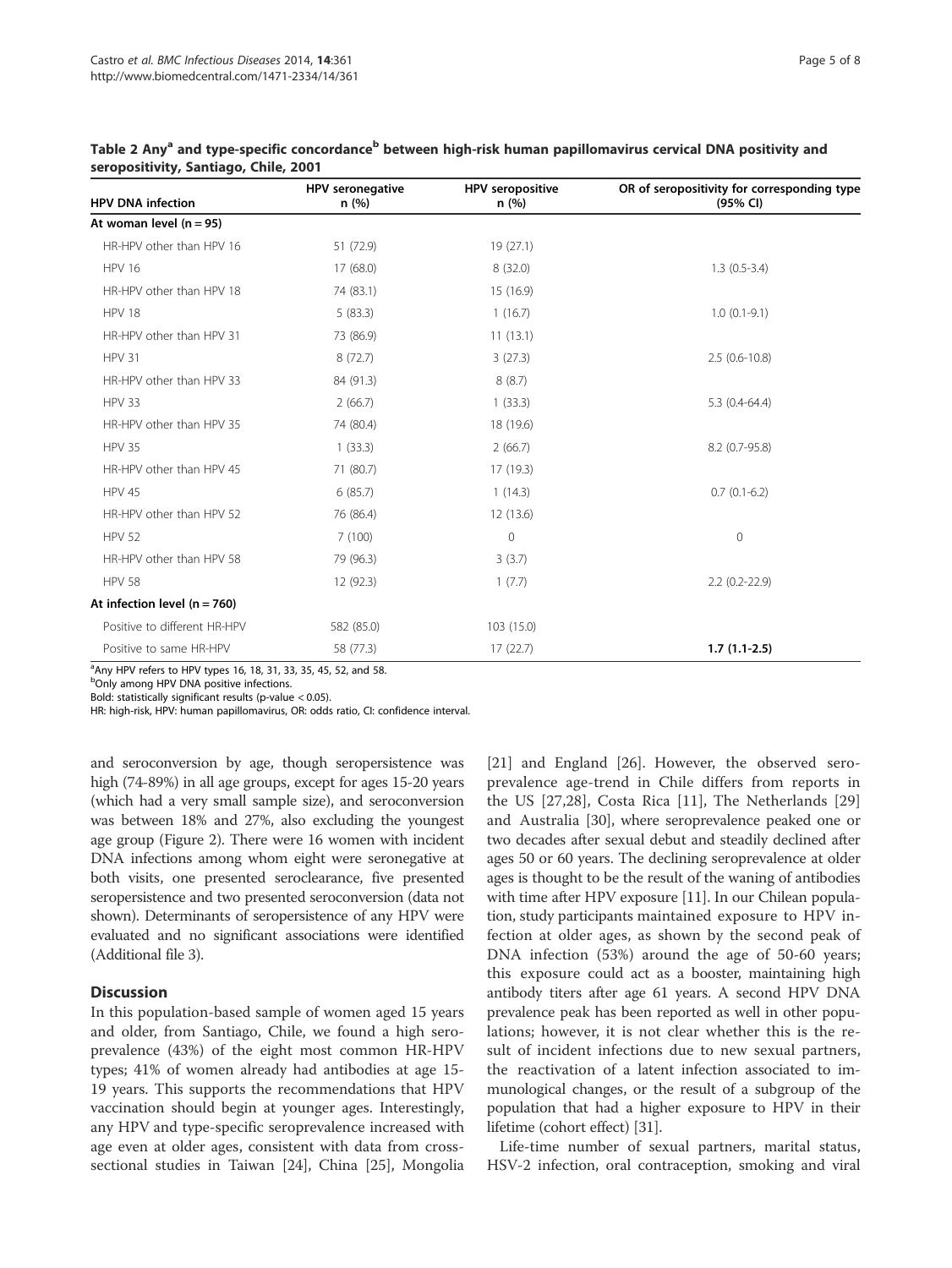Table 3 Determinants of seropositivity against high-risk human papillomavirus<sup>a</sup> among 1021 women from Santiago, Chile, 2001

| <b>Characteristics</b>                  | OR <sup>b</sup> (95% CI) |
|-----------------------------------------|--------------------------|
| Age (years)                             |                          |
| $15 - 20$                               | 1.00                     |
| $21 - 30$                               | $0.70(0.40-1.22)$        |
| $31 - 40$                               | $1.24(0.73-2.11)$        |
| $41 - 50$                               | 1.09 (0.59-1.69)         |
| $51 - 60$                               | 2.15 (1.15-3.32)         |
| $\geq 61$                               | 2.16 (1.17-3.47)         |
| p-trend                                 | < 0.001                  |
| Age at first sexual intercourse (years) |                          |
| 15                                      | 1.00                     |
| $16 - 17$                               | $0.79(0.57-1.08)$        |
| 18-19                                   | $0.66$ (0.47-0.92)       |
| $\geq 20$                               | $0.53(0.38-0.74)$        |
| p-trend                                 | < 0.001                  |
| Lifetime number of sexual partners      |                          |
| 1                                       | 1.00                     |
| $\geq$ 2                                | 1.30 (1.01-1.67)         |
| Smoking status                          |                          |
| Never                                   | 1.00                     |
| Former                                  | $0.77(0.59-1.00)$        |
| Current                                 | $0.71(0.36-1.40)$        |
| <b>Cervical HPV DNA</b>                 |                          |
| Negative                                | 1.00                     |
| Positive <sup>c</sup>                   | 1.48 (0.86-2.56)         |

<sup>a</sup>Seropositivity for at least one of the following high risk HPV types: 16, 18, 31, 33, 35, 45, 52, and 58.

<sup>b</sup>GEE estimates, odds ratios (95% confidence interval) adjusted by all variables included in the table (variables with p-value  $\leq$  0.2 in univariate analysis). Positive for at least one of the following high risk HPV types: 16, 18, 31, 33, 35, 45, 52, and 58.

Bold: statistically significant (p-value < 0.05).

HPV: human papillomavirus, OR: odds ratio, CI: confidence interval.

load have been postulated in several studies as determinants of HPV seropositivity [11,12,27,32,33]. Our analyses indicate that women who at baseline reported early onset of sexual intercourse and two or more sexual partners in their lifetime had increased odds of being seropositive; this suggests that those women were more exposed to repeated infections, thus had higher antigenic stimulation to develop viral antibodies. Although number of sexual partners was associated with high seroprevalence, women in our study reported having very few lifetime sexual partners (384 and 59 women reported 2 and 3-4 partners, respectively) which suggests that continuous exposure to HPV infection may occur mostly through their current partner. Contrary to several previous studies [12,21,27,33], we did not observe an association of seropositivity with



marital status or high-risk sexual behavior of the partner; we cannot rule out that the lack of association between HPV antibodies and high-risk partner could be due to underreporting of this situation. Any HPV and type-specific concordance between seropositivity and DNA positivity was moderate, as has been reported by others [11,12,28] and could reflect that only a subset of women exposed to HPV will seroconvert. Baseline DNA prevalence was significantly associated with baseline seroprevalence (for any HR-HPV). However, it should be noted that our concordance analysis is susceptible to being affected by cross-reactivity of the assay since we were unable to control for this factor.

Data on the natural history of HPV antibody response is limited; few studies report longitudinal measurements of both DNA and antibodies. In our study, the majority of the seropositive women at baseline were also seropositive five years later (82% for any HPV). Previous cohort studies have shown that most women who seroconverted remained seropositive until the end of follow-up (followup periods from 18 months to 5 years) [34-36]. Observed HPV 16 seropersistence in our study (80%) was much higher than that reported in a large Costa Rican six-year follow-up study (55%) of women with a similar age distribution [37]; in both studies, seropersistence was constant across different ages. A much lower seropersistence rate (31%) was observed in the US after a minimum follow-up of one year [38]; however this study included only young women (mean age  $20 \pm 3$  years). Regarding seroconversion, we found a relatively high rate (21.6% for any HPV, 7% for HPV 16) with a constant pattern across age groups. Our estimate for HPV 16 seroconversion is similar to the one reported (6%) for Costa Rican women [37]. We must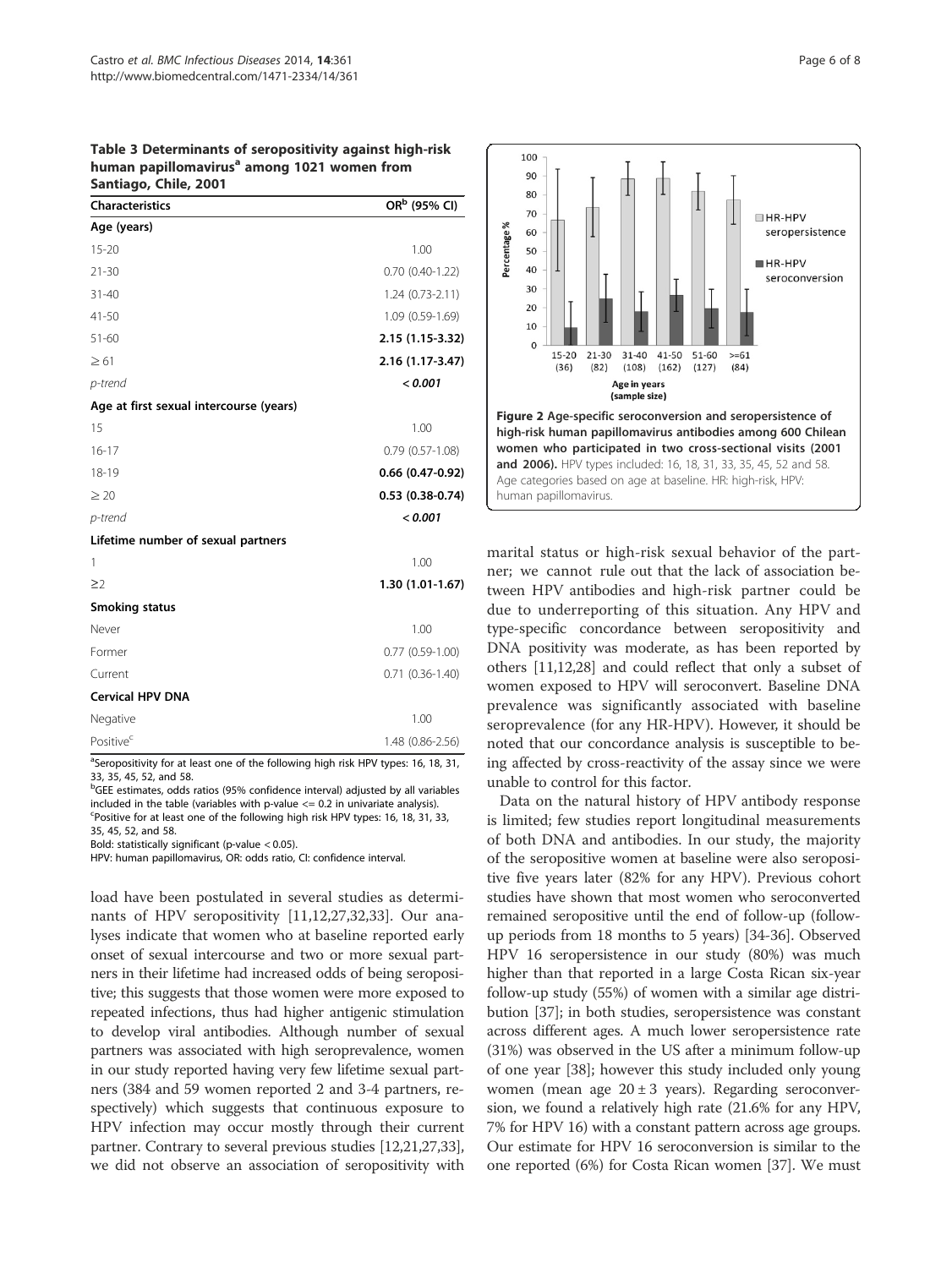note that since our study included only two assessments five years apart, our estimates of seropersistence and seroconversion, although informative, could be affected by changes that may have occurred during that interval; for example, it is possible that women we identified as seropersistent in fact serocleared and later acquired a new infection in the five-year period.

Limitations of the present study include the referred lack of intermediate assessments and the relatively low sample size that prevented us from performing more informative type-specific analyses. Strengths of the study include the population-based study design and prospective analysis, and the use of a high-throughput serologic test that allows the simultaneous identification of antibodies against eight HPV types.

### Conclusions

This study provides for the first time estimates of seroprevalence, seropersistence and seroconversion of eight HR-HPV types in Chile. These findings are useful to better understand the epidemiology of the immune response to HPV and also to inform cervical cancer prevention strategies in middle developing countries in Latin-America and elsewhere. The high HPV seroprevalence, already elevated below age 20 years, as well as the increase after age 50 years support the initiation of vaccination programs at young ages and the established screening practice at older ages in Chile. This data constitutes a baseline assessment before the incorporation of HPV technologies in cervical cancer prevention.

# Additional files

Additional file 1: Table S1. Baseline characteristics of women who participated only at baseline and those who participated at both baseline and follow-up. Santiago, Chile, 2001 and 2006.

Additional file 2: Table S2. Baseline characteristics of women by serological status. Santiago, Chile, 2001.

Additional file 3: Table S3. Determinants for seropersistence of any<sup>6</sup> high-risk human papillomavirus among women in Santiago, Chile, 2001-2006.

#### Abbreviations

HPV: Human papillomavirus; HR: High-risk; MFI: Median fluorescence intensity; GEE: Generalized estimating equation; OR: Odds ratio; CI: Confidence interval; ASCUS+: Atypical squamous cells of undetermined significance or worse cytology.

#### Competing interests

The authors declare that there is no competing interests.

#### Authors' contributions

CF was responsible for the study conception, design and implementation, and analysis and interpretation of data. KP coordinated the field work. PS was responsible for the DNA testing and collaborated with data analysis. MP was responsible for the serological testing and collaborated with data analysis. AD performed the statistical analyses. FC, SF, and VV were responsible for data analysis and interpretation. CF, FC, VV and AD were responsible for the manuscript preparation. All authors revised the manuscript critically and approved the final version for publication.

#### Acknowledgments

We thank the following individuals for their assistance in the different stages of this study: José Manuel Ojeda, Rodrigo Prado, Amaranta Luzoro, Salvatore Vaccarella, Sandra Ampuero, Francisco Aguayo, Alejandro Corvalán, Fabiola Olcay, Macarena Vargas, and Sabina Magedson; Allan Hildesheim for his review and suggestions to the manuscript.

The baseline study was co-funded by IARC and PAHO and the follow-up study was funded by FONDECYT Chile (Grant 1060645). The study was also supported by the Intramural Research Program of the National Institute of Health, National Cancer Institute, Division of Cancer Epidemiology and Genetics, USA, and by the Advanced Center for Chronic Diseases (ACCDiS) Fifth National Competition for Research Centers in Priority Areas FONDAP Chile (Grant 15130011). The funding sources had no role in the study design, data collection, analysis and interpretation, or in the writing of this manuscript.

#### Author details

<sup>1</sup> Division of Cancer Epidemiology and Genetics, National Cancer Institute National Institutes of Health, 6120 Executive Blvd, Rockville, MD 20852, USA. <sup>2</sup>Facultad de Medicina, Pontificia Universidad Católica de Chile, Marcoleta 434, Santiago 8330073, Chile. <sup>3</sup>Department of Pathology, VU University Medical Center, De Boelelaan 1117, 1081 HV Amsterdam, The Netherlands. 4 International Agency for Research on Cancer, 150 cours Albert Thomas, 69372 Lyon cedex 08, France. <sup>5</sup>Division of Genome Modifications and Carcinogenesis, German Cancer Research Center (DKFZ), Im Neuenheimer Feld 280, Heidelberg D-69120, Germany. <sup>6</sup>Centro FONDAP/Advanced Center for Chronic Diseases (ACCDiS), Marcoleta 434, Santiago 8330073, Chile. <sup>7</sup> Division of Clinical Epidemiology and Aging Research, German Cancer Research Center (DKFZ), Im Neuenheimer Feld 581, 69120 Heidelberg, Germany.

#### Received: 25 February 2014 Accepted: 26 June 2014 Published: 3 July 2014

#### References

- 1. Vidal C, Hoffmeister L, Biagini L: Tendencia de la mortalidad por cancer de cuello uterino en Chile: aplicacion de modelos de regresion joinpoint. Rev Panam Salud Publica 2013, 33(6):407-413.
- 2. Ministerio de Salud de Chile. Departamento de Estadisticas e Informacion de Salud: Serie de mortalidad observada y ajustada por tumores malignos, Chile 2000-2011 (Accessed July 2014). [http://www. deis.cl/wp-content/uploads/2014/04/Def\_Mort\_obs\_ajust\_tumores\_ Region\_2000-2011.xlsx]
- 3. Arbyn M, Castellsague X, de Sanjose S, Bruni L, Saraiya M, Bray F, Ferlay J: Worldwide burden of cervical cancer in 2008. Ann Oncol 2011, 22(12):2675–2686.
- 4. Forouzanfar MH, Foreman KJ, Delossantos AM, Lozano R, Lopez AD, Murray CJ, Naghavi M: Breast and cervical cancer in 187 countries between 1980 and 2010: a systematic analysis. Lancet 2011, 378(9801):1461–1484.
- 5. Ferreccio C, Barriga MI, Lagos M, Ibanez C, Poggi H, Gonzalez F, Terrazas S, Katki HA, Nuñez F, Cartagena J, Van De Wyngard V, Viñales D, Brañes J: Screening trial of human papillomavirus for early detection of cervical cancer in Santiago, Chile. Int J Cancer 2013, 132(4):916-923.
- 6. Walboomers JM, Jacobs MV, Manos MM, Bosch FX, Kummer JA, Shah KV, Snijders PJF, Peto J, Meijer CJLM, Muñoz N: Human papillomavirus is a necessary cause of invasive cervical cancer worldwide. J Pathol 1999, 189(1):12–19.
- 7. Ferreccio C, Corvalan A, Margozzini P, Viviani P, Gonzalez C, Aguilera X, Gravitt PE: Baseline assessment of prevalence and geographical distribution of HPV types in Chile using self-collected vaginal samples. BMC Public Health 2008, 8:78.
- 8. Ferreccio C, Van De Wyngard V, Olcay F, Dominguez MA, Puschel K, Corvalan AH, Franceschi S, Snijders PJF: High-risk HPV infection after five years in a population-based cohort of Chilean women. Infect Agents Cancer 2011, 6(1):21.
- 9. Ho GY, Bierman R, Beardsley L, Chang CJ, Burk RD: Natural history of cervicovaginal papillomavirus infection in young women. N Engl J Med 1998, 338(7):423–428.
- 10. Viscidi RP, Schiffman M, Hildesheim A, Herrero R, Castle PE, Bratti MC, Rodriguez AC, Sherman ME, Wang S, Clayman B, Burk RD: Seroreactivity to human papillomavirus (HPV) types 16, 18, or 31 and risk of subsequent